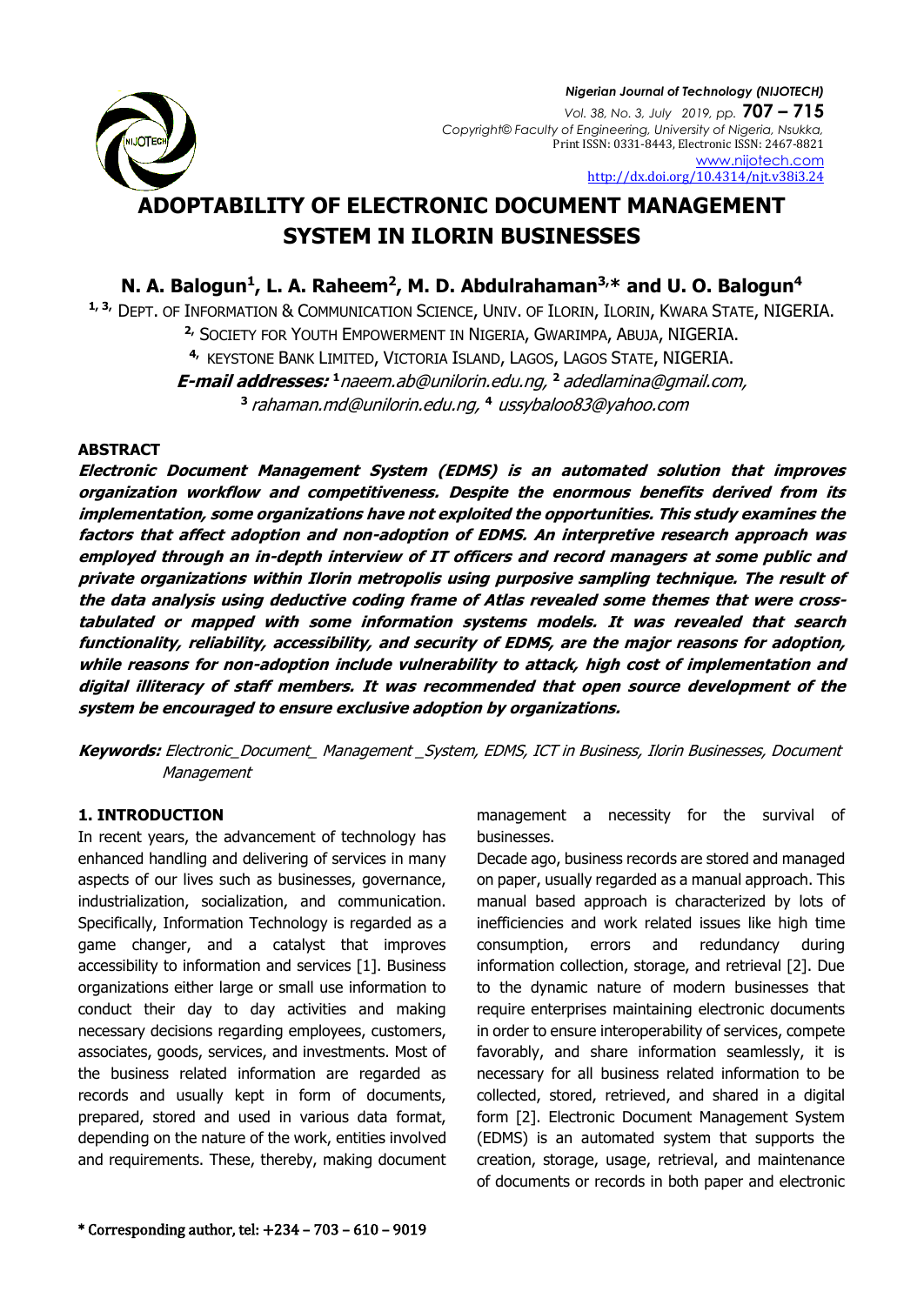formats with the primary intention of improving the workflow and processes of an organization effectively [3]. It is sometimes referred to as Electronic Document and Record Management System (EDRMS).

The enormous advantages provided by EDMS to organizations in term of reduction in operational cost, speed information access and record retrieval, make it a widely accepted tool among public and private organizations including government Ministries, Departments and Agencies (MDAs) across the world. EDMS has been a huge success in various fields of business, through the cutting of costs, increase in productivity and implementation of a streamline workflow process. As a result, many organizations have moved from the paper based model that is characterized by human error and slow retrieval process, to a paper-less system and retrieval efficiency that has yielded bountiful results. EDMS increases organization's control access to documents, provides additional security and privacy, and ensuring flexibility in the access to information anywhere at any time [4]. With an efficient electronic document management system, organization can quickly and painlessly profile its new information in ways that make it accessible exactly when and where it is needed. The organization's options for profiling and organizing documents are virtually infinite.

Despite the importance of EDMS to improving workflow and business processes that has made many governments and organizations invest heavily on it, some organizations or individuals still don't use it or have no intention of using it at all. Over the decades, the level of technology adoption has risen across the world including the developing nations. Several studies have been done to examine the adoptability of EDMS among government establishments [3, 5], but few empirical studies have been carried out to ascertain the level of EDMS adoption among businesses, especially in the developing countries. Therefore, this research work sought to provide insight in the area of Electronic Document Management System adoption in Ilorin businesses, the state capital of Kwara State of Nigeria. The study also sought to find the underlying reasons why businesses opt to use the manual paper filing system that is so riddled with human inefficiencies and retrieval problems despite the enormous benefits with the use of EDMS.

## **2. LITERATURE REVIEW**

## **2.1 Review of related concepts**

Historically, Information Technology development can be classified into three phases. First, the automate phase where the implementation of IT solution was to reduce the labor requirement for the manual aspect of clerical work which resulted into significant reduction in the time and cost required to manually perform some routine and tedious works, as well as improving in service delivery. Example of the systems in this category is a payroll system, which is one of the systems generally referred to as "Transaction processing System" [6]. Second, the information management phase, where several computer applications are employed for the purpose of performing extensive and effective management functions and controls. A popular application in this category includes management information system (MIS). The third is known as transformation phase, where IT solutions are employed to transform the means of business transaction through web and networking environments such as internet, local area network (LAN), cloud computing and mobile technology. The category of systems that fall here are referred to as strategic information system (SIS) where EDMS belong [6]. However, the reality of the day has mandated every modern business to exploit all the phases of IT development in order to compete favorably and share information among their associates.

According to [3], Electronic Document Management System is defined as an automated system that supports the creation, collection, usage, and maintenance of documents and records in both paper and electronic forms with the intention of improving the efficiency of an organization. EDMS can also be defined as an application of technology for the purpose of saving paper, speed up communication and workflow, and increasing the productivity of business processes [5]. EDMS is an important aspect of businesses and inter-governmental services that encourages interoperability, and bring about synergy between internal and external organizations [1]. Some of the features of a typical EDMS include security enhancement, interoperability of organizations, document and record efficiency management and improvement, space, time and cost efficiency, reduction, flexibility and ease of information access as well as accountability. EDMS enables organizations manage documents throughout the information lifecycle including creation and destruction. Some of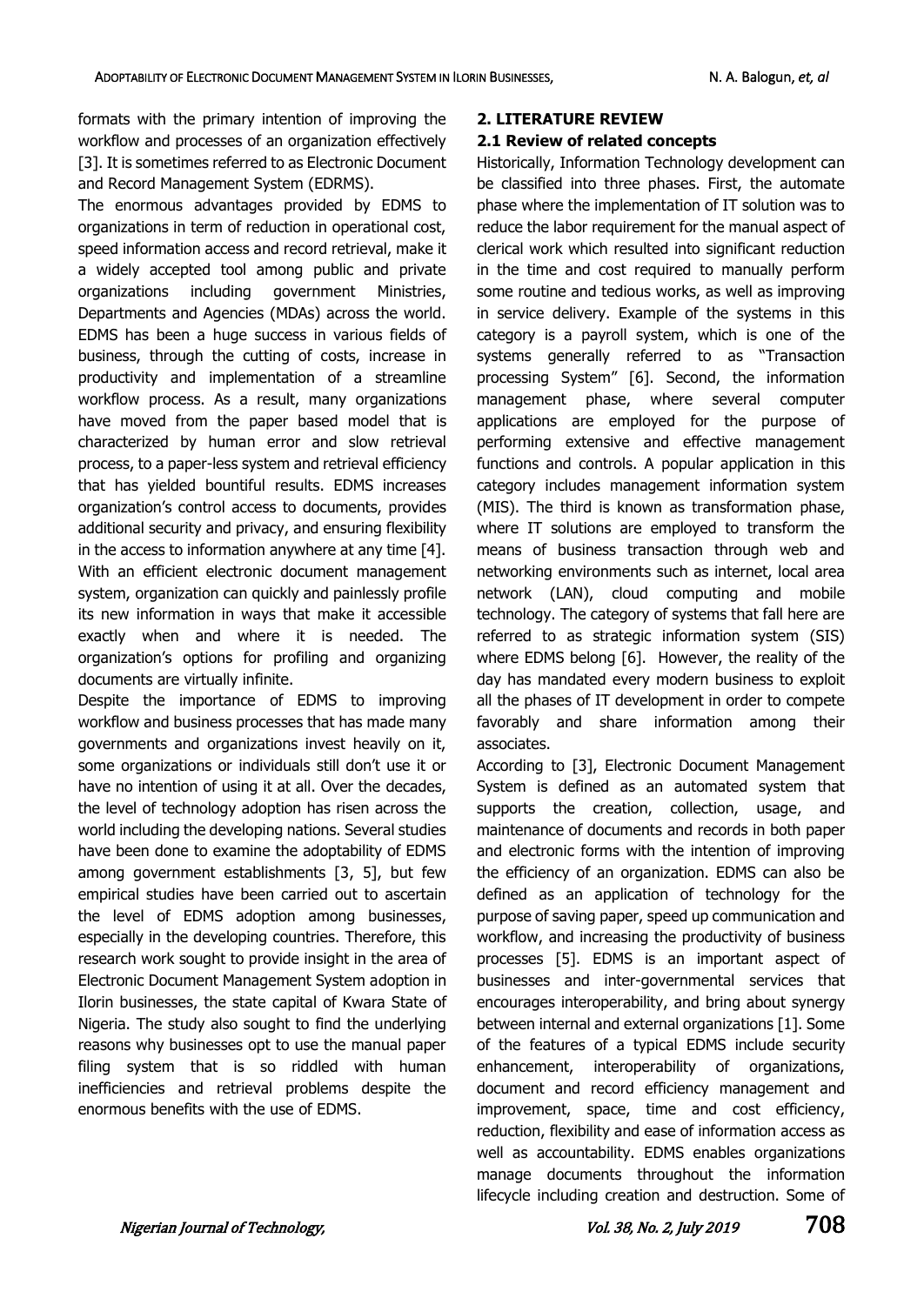the electronic document management technologies are; document imaging, internet, hypermedia, computer aided design/ manufacturing, website, Extensible Markup Language (XML), Generalized Markup language (GML) [7]. In most cases, an EDMS functions as a quick information retrieval, groupware, workflow and knowledge manager [8].

#### **2.2 Review of related works**

Several studies have been conducted in an attempt to examine the adoptability or acceptance level of electronic document management system in different domains of public and private sectors across the world. For instance, [3] developed a conceptual model to investigate the determining factors that impact the adoption of electronic document and record management system in the public sector of Malaysia. A qualitative approach was used by performing content analysis of research article from reputable academic databases and followed by the adoption of Unified Theory of Acceptance and Use of Technology (UTAUT) as a research framework. The authors extracted 6 variables including performance expectancy (PE), Effort expectancy (EE), Social Influence (SI), Facilitating Conditions (FC), perceived value of Records (PVR) as well as the Perceived Risks. The three variance of Risks used are performance risk, privacy risk, and overall risk, while Age, Gender, and Position Grade were considered as moderators. However, the proposed framework was based on literature reviewed and has not been subjected to real life test to determine its appropriateness in the public sector.

In [5], the authors examined the effect of a set of antecedent factors on the intention of users to accept EDMS using Theory of planned Behavior (TPB) as theoretical framework. The study collected a quantitative data from a sample of 186 National Tax Administration (NTA) users of real e-Government's EDMS in Taiwan out of 450 people who had previously used the system. The data was analyzed with Structural Equation Modeling (SEM) of AMOS 5.0 software. The result of the analysis strongly supported the predictive ability of TPB to predict user's intention to accept EDMS. The findings also revealed perceive ease of use; perceive usefulness; training; compatibility; external influence; interpersonal influence; facilitating condition; and self-efficacy as the main determinants of EDMS acceptance. Policy makers in government and organizations are advised

to be providing adequate training for users in order to motivate them towards the use of EDMS.

Similarly, Wijaya [1] examined factors that influence the user adoption of an electronic document management system with an emphasis on an application named "Sistem Informasi Aplikasi Persuratan (SlAP)". The study adopted Technological Acceptance Model (TAM) to examine the individual traits such as social influence, facilitating condition, self-efficacy, and user training as external variable. The study sampled a total number of 106 respondents at Audit Board of the Republic of Indonesia and analyzed the collected data using co-variance based SEM aided by AMOS 21. The result of their quantitative research collected through email and online forms shows that social influence, user training, and selfefficacy have positive impacts on perceive usefulness and perceive ease of use which in turn affects intention to use the system. It also shows that social influence, self-efficacy and user training to have key roles in determining users' intention to use. Finally, it shows that perceived usefulness and ease of use are important factors in motivating users to use an EDMS application.

Reference [6] conducted a qualitative research to investigate the implementation of an organizationalwide EDMS through a case study analysis of the employees of United Kingdom Local Authority (UKLA). The research revealed that EDMS deployment involves high risk, expensive to acquire, and require high revenue stream. It implementation requires feasibility study, commitment of the senior management, regular training, and alignment with the business strategy. Reference [7] investigated how to identify and evaluate document genres of industrial organizations that are producing complex high-tech products. The study revealed that electronic document management (EDM) is not popular in the manufacturing industry and recommend an industrial specific system rather than a generic one. The study conducted by [9] examined the adoption of EDMS for civil court management with focus on four applications namely, electronic filing system (EFS), case management system (CMS), court recording and transaction (CRT), and Queue management system (QMS) in Malaysia courts. An interpretive research approach was adopted with exploratory case study at the civil court in Kuala Lumpur and Putrajaya. The study shows that the implementation of court management system, an example of EDMS, has improved judicial system significantly in Malaysia.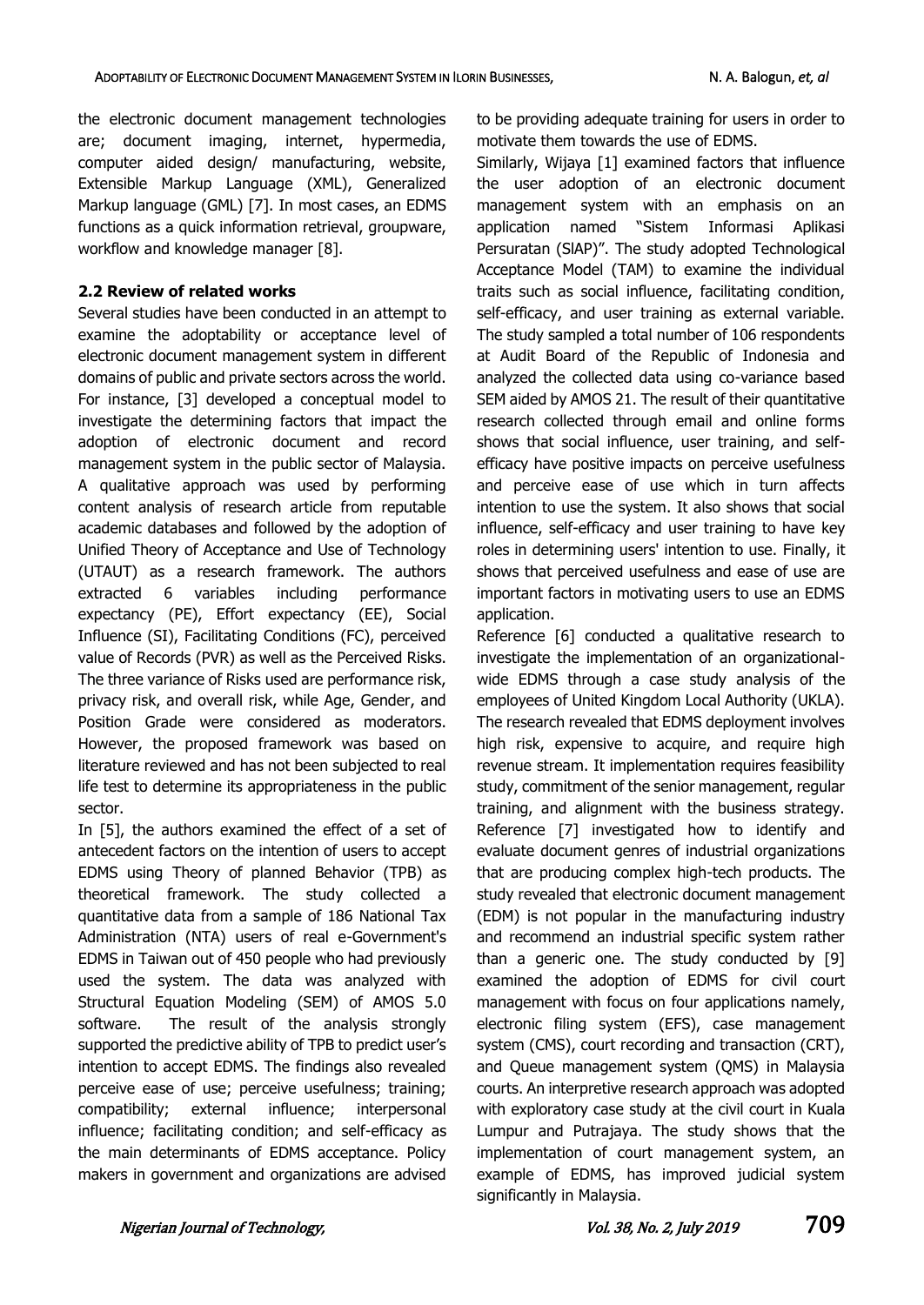#### **3. RESEARCH METHODOLOGY**

An interpretive research approach was employed through an in-depth interview session at premises of four organizations including two in public sector (Federal Inland Revenue service, and Kwara State Ministry of Communication and Information) and two in private sector (E-Phoenix Hotels and tourism and Dool-x funtastix). The four organizations were selected based on purposive sampling technique. The interpretive research approach was chosen because it does not depend on predefined dependent and independent variables, but focuses on the complexity of human sense making as the situation emerges [7]. A total number of eight (8) respondents, two (2) from each organization were selected for interviews, using a structured interview guide for delivering the questions to be asked. The interviewees were IT officers or ranked officers that are knowledgeable about document management of their respective organizations. This was to ensure that the responses gathered are most relevant to the research study.

Finally, Atlas. It software was used to analyze the transcribed responses of the participants by applying "deductive coding frame" features to extract code frequencies from interviewees' comments. The emerged codes (factors or themes) are then correlated or mapped with the technology adoptability factors (variables) of some already established information systems' acceptance or adoption frameworks such as Technology Acceptance Model (TAM), Unified Theory of Acceptance and Use of Technology (UTAUT), and Theory of Planned Behavior (TPB). This is to confirm the appropriateness of the interpretive research approach in determining the adoptability of EDMS and other information systems.

#### **4. ANALYSIS AND RESULTS**

This section presents the demographic description of interviewees and various codes that emerged after the transcribed responses were thoroughly analyzed using deductive coding frame analysis feature of Atlas, a qualitative data analysis (QDA) software.

## **4.1 Demographic Profile of Respondents**

As presented in table 1, a total number of eight (8) respondents were interviewed, out of which two (2) are from each of the four (4) organizations sampled. The result shows that five (5) of the interviewees are male and three (3) are female which represents a distribution of 62.5% and 37.5% respectively. It also

revealed that one of the interviewees is less than 20 years of age, while four are between the ages of 21 – 40, and three are 41 years above. Table 1 also describes the education levels and ranks of the respondents. It shows that two respondents did not attend or graduate from higher institution, while six graduated from higher institutions. Finally, from our sample, four of the interviewees are IT officers, three (3) are record managers, while one (1) is ranked as others such as secretary.

| Description        | Respondent    | Percentage |  |
|--------------------|---------------|------------|--|
| Gender             |               |            |  |
| Male               | 5             | 62.5       |  |
| Female             | 3             | 37.5       |  |
| Age                |               |            |  |
| Less than 20 years | 1             | 12.5       |  |
| $21 - 40$ years    |               | 50         |  |
| 41 years - Above   | 3             | 37.5       |  |
| Education          |               |            |  |
| Non-Graduate       | $\mathcal{P}$ | 25         |  |
| Graduate           | 6             | 75         |  |
| Rank               |               |            |  |
| IT officer         | 4             | 50         |  |
| Record manager     | 3             | 37.5       |  |
| Others             |               | 12.5       |  |

#### **4.2 Analysis of interview responses**

In order to identify the themes that determine the reasons for the adoption and non-adoption of EDMS in the sampled public and private business organizations, an "open coding system" was used under the following themes:

**Major Theme 1**: Reasons for the adoption of Electronic Document Management Systems.

The codes that make-up this theme include "Reasons for the use of EDMS", "Cost effectiveness" and "Drawbacks to using manual document management" as shown in Figure 1.

Based on the questions asked to elicit the reasons for the adoption of EDMS, the most dominant reasons in making switching from manual to electronic according to the interviewees includes the search functionality that EDMS offers, the search speed in accessing and using documents, the safety and reliability of the records kept with EDMS, and the time and monetary cost effectiveness of EDMS.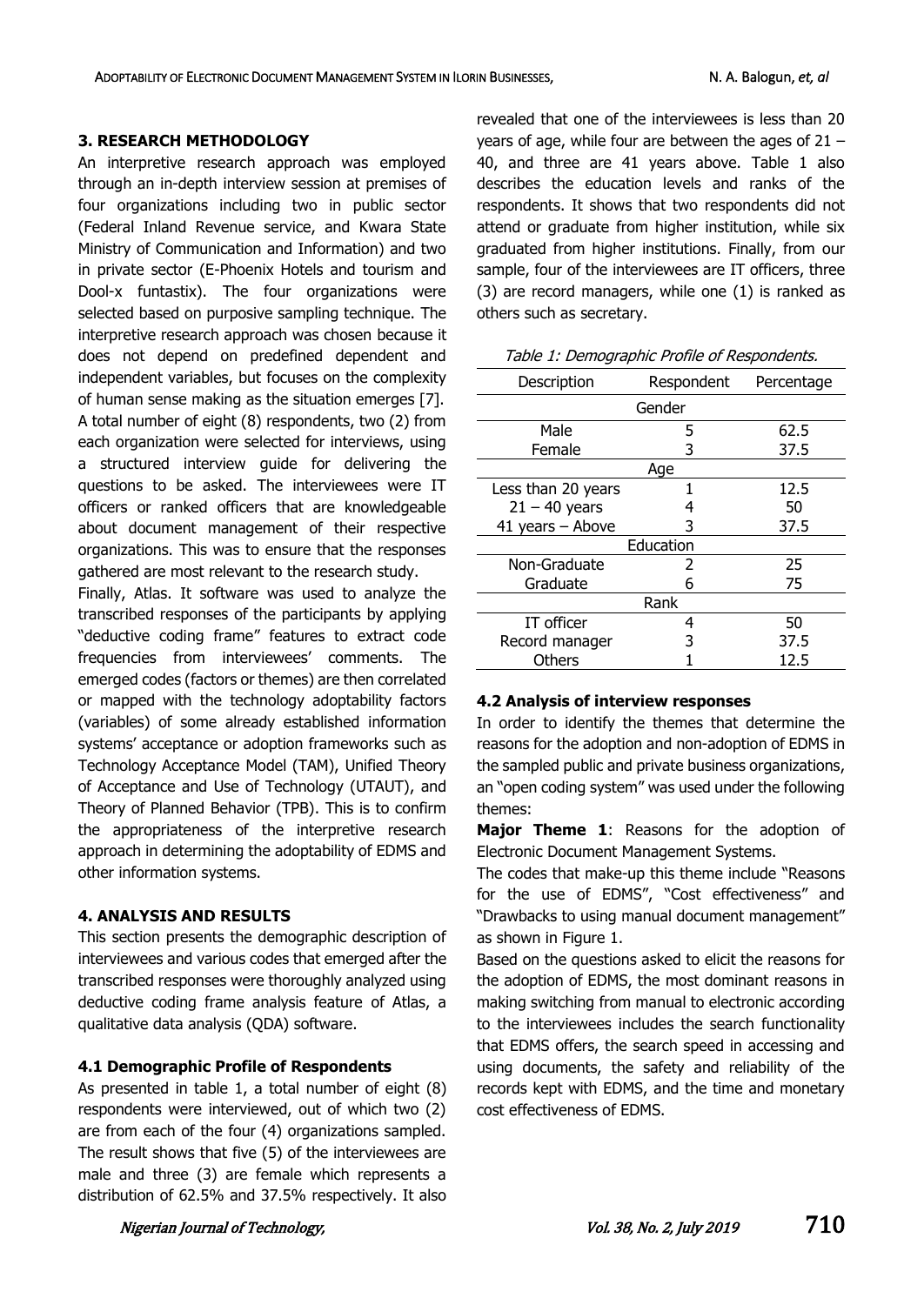

Figure 1: Adoption of EDMS

For instance, the following sections present the transcription of some of the respondents' comments when asked about the reason for EDMS adoption in their organizations:

"We moved over from manual document management to electronic because of the ability to search for document quickly and efficiently."

This comment indicates that manual record keeping and management is cumbersome and not efficient compared to the ability to index and search for documents with electronic document management system as established in [8]. In another response, another interviewee simply responded that:

"Our organization chooses EDMS because of its document Searching speed ability"

This is clear evidence that the search speed or the search functionality alone is a big part of what the businesses expect and enjoy from the application of the EDMS. Other important reasons for EDMS adoption as revealed are "document safety and reliability". A source responded as follows:

"We realized that we have some vital documents, these documents over time can be damaged, misplaced or affected. The only way we can get it safe is to index, scan and save them on our Google drive which we use a lot, and any time we need access, we just access them online"

Another respondent reckoned by saying:

"It (EDMS) can keep records intact for years, and it can be accessed anywhere with an internet connection"

This means, the safety of business records in electronic form is evidently a reason why EDMS is a preferred form of document management. Another reason for implementing EDMS may not necessarily come from the quality of the document management solution itself, but the limitations in which manual document solutions posed. An interviewee who

employs manual document management laments as follows:

"We discontinue with manual document management because of its inefficiencies such as the time spent searching for documents, lack of funds to sustain the system, and the frequency of the times documents are retrieved"

This shows that manual record management is expensive and inefficient compared to when electronic document management system is used. This also relates to the submission of the findings in [3], [4] where features of EDMS were stated. Table 2 summarizes the five major emerged reasons for the adoption of various EDMS in businesses according to the analysis of the responses from the interviewees.

Table 2: Reasons for EDMS adoption in Ilorin **Businesses** 

| S/N | Reasons for EDMS adoption |
|-----|---------------------------|
|     | Search functionality      |
| 2   | Security Assurance        |
| 3   | Reliability               |
| 4   | Accessibility             |
| 5   | Cost effectiveness        |

**Major Theme 2**: Reasons for non-adoption of Electronic Document Management Systems.

The codes that make up this theme include "Barrier to implementing EDMS" and "Drawbacks to EDMS". This is represented in figure 2 as follows:



According to the responses from the interviewees, one of the prevailing reasons for non-adoption of EDMS is the inability of all organizations to fully implement EDMS in their operations, and thereby compelling organizations with the intention of switching to electronic management fully reverting back to manual system. A source stated as follows:

"Since these documents are electronic, we expect that when we need to relate with other organizations we can do so electronically, most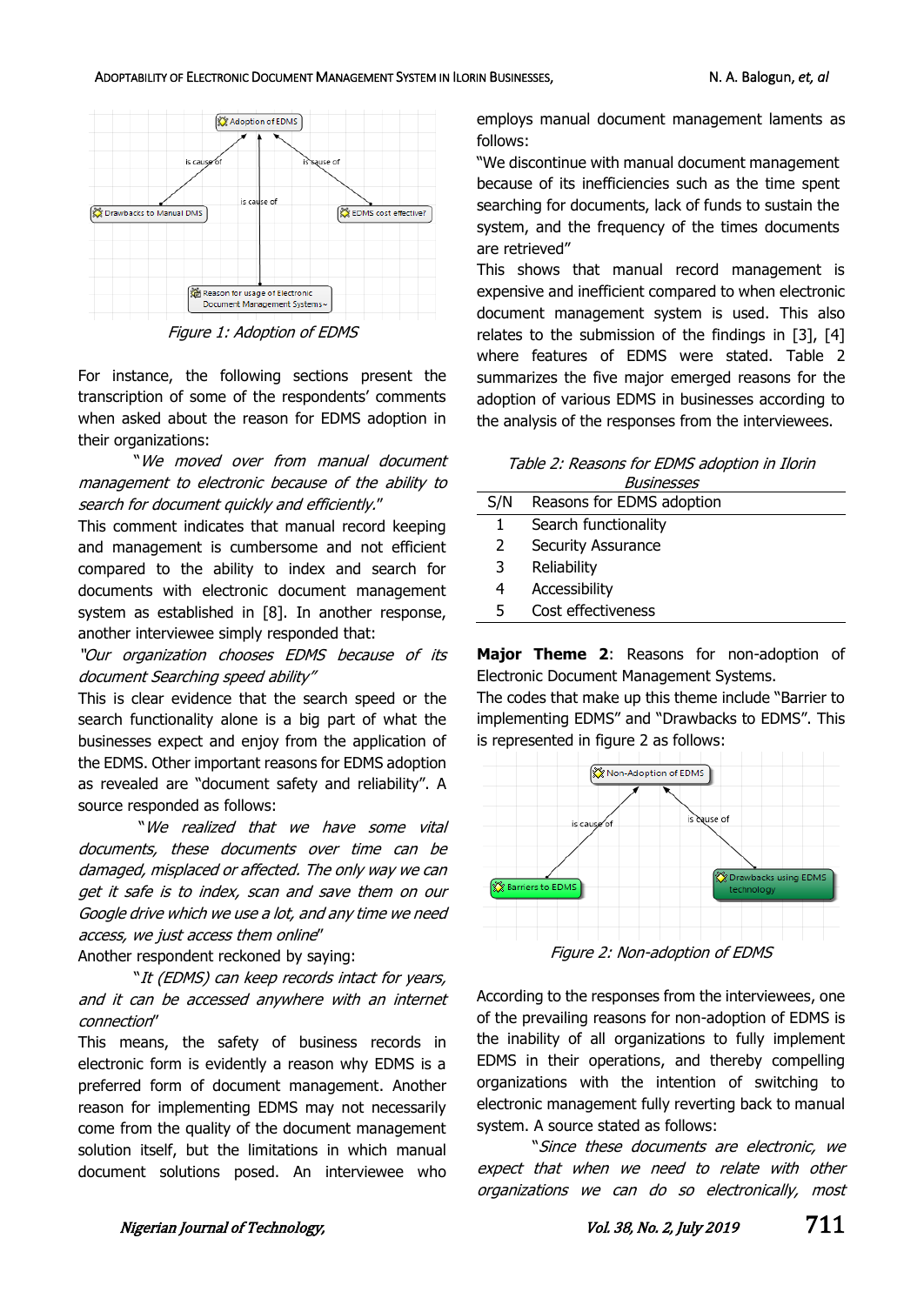organizations have not keyed into this EDMS, so we still have to print. It is like going back to where we came from."

Another interviewee complained that the files that are needed to be integrated into the EDMS between organizations have not been integrated, and it affects proper use of EDMS:

"The Integration of databases with documents needed for the running of the organization is not yet done".

This obstacle may restrict prospective EDMS users, in the sense that one of the major advantages of EDMS has been nullified by factors beyond what the organization can realistically control. This has to do with the available infrastructure and technology know how of the concerned organization.

Another reason that emerged from this theme is the concern that using electronic document management might make the organization vulnerable to fraudsters looking to beat the system. A respondent expressed the fear that a malicious insider with privilege access to pass key (codes) could steal easily from the organization without preventive measures. That interviewee is quoted saying:

"It is easy to perpetuate fraud if the attacker has the pass codes, unlike the manual that has different checks."

Though, the researchers believe that it is practically inaccurate to accept this notion, it is still very relevant because it expresses one of the serious concerns business owners have when thinking about employing EDMS or going digital. This relates to perceived risk of users as established in some information system theories such as modified UTAUT model in [3].

Similarly, a point worthy of note under this theme is the cost of the electronic document management solution been a barrier to the implementation of this technology. A source expressed the obstacle to the implementation of EDMS saying:

"Initially when we wanted to embark on EDMS we realized that going forward, we need some dedicated applications that can help us with indexing, storage, and easy access but purchasing of those applications is <sup>a</sup>"little bit" expensive, so we decided to do it in our own way, we scan and we sort and store by ourselves."

This limitation caused that organization to find alternative means to manage their documents electronically, the respondent further said:

"We had to improvise ourselves". The cost that is associated with launching this technology for the first time poses a barrier to organizations looking to implement it, especially to privately owned businesses that have limited purchasing power"

Another reason that emerged under this theme is the barrier that occurs from attempting to get staff of an organization move from the manual document management solution, to the electronic document management system. An interviewee cited this reluctance saying:

"Members of staff are lagging behind electronically and are not compliant and did not welcome the change."

This comment corroborates the findings from early studies such as [1, 5] that cited the poor digital literacy of members of staff as one of the reasons for this reluctance.

Another barrier that emerged from this theme is the epileptic nature of the internet service as a barrier to EDMS. An interviewee articulated that poor internet service hampers the usage of EDMS in the organization. When asked about the drawbacks to the usage of this technology, the source was quoted saying:

"Network Service Providers, network issues", The summary of the themes that emerged from the analysis of the responses of interviewees as barriers to the adoption of EDMS is given in table 3:

| Table 3: Barriers to the adoption of EDMS |
|-------------------------------------------|
|-------------------------------------------|

| S/N           | Barriers to EDMS Adoption                   |  |  |  |
|---------------|---------------------------------------------|--|--|--|
| 1             | Other business associates are yet to fully  |  |  |  |
|               | adopt EDMS                                  |  |  |  |
| $\mathcal{L}$ | Document and database integration not yet   |  |  |  |
|               | done                                        |  |  |  |
| 3             | Fair of cyber-attack threat                 |  |  |  |
|               | solutions<br>Cost implication of EDM        |  |  |  |
|               | (Expensiveness)                             |  |  |  |
| -5            | Lack of computer literacy (knowledge)       |  |  |  |
| 6             | Lack of infrastructural facilities (such as |  |  |  |
|               | internet and power supply)                  |  |  |  |

**Major theme 3**: Choice of Document management solution.

The code that makes up this theme includes "Document management solution employed". Analyzing the interviewees' comments from this theme revealed that most Ilorin business organizations use Desktop computer, laptop Computer, scanner, printer, websites, email, payroll system, inventory management system, content management system (CMS), and database management system among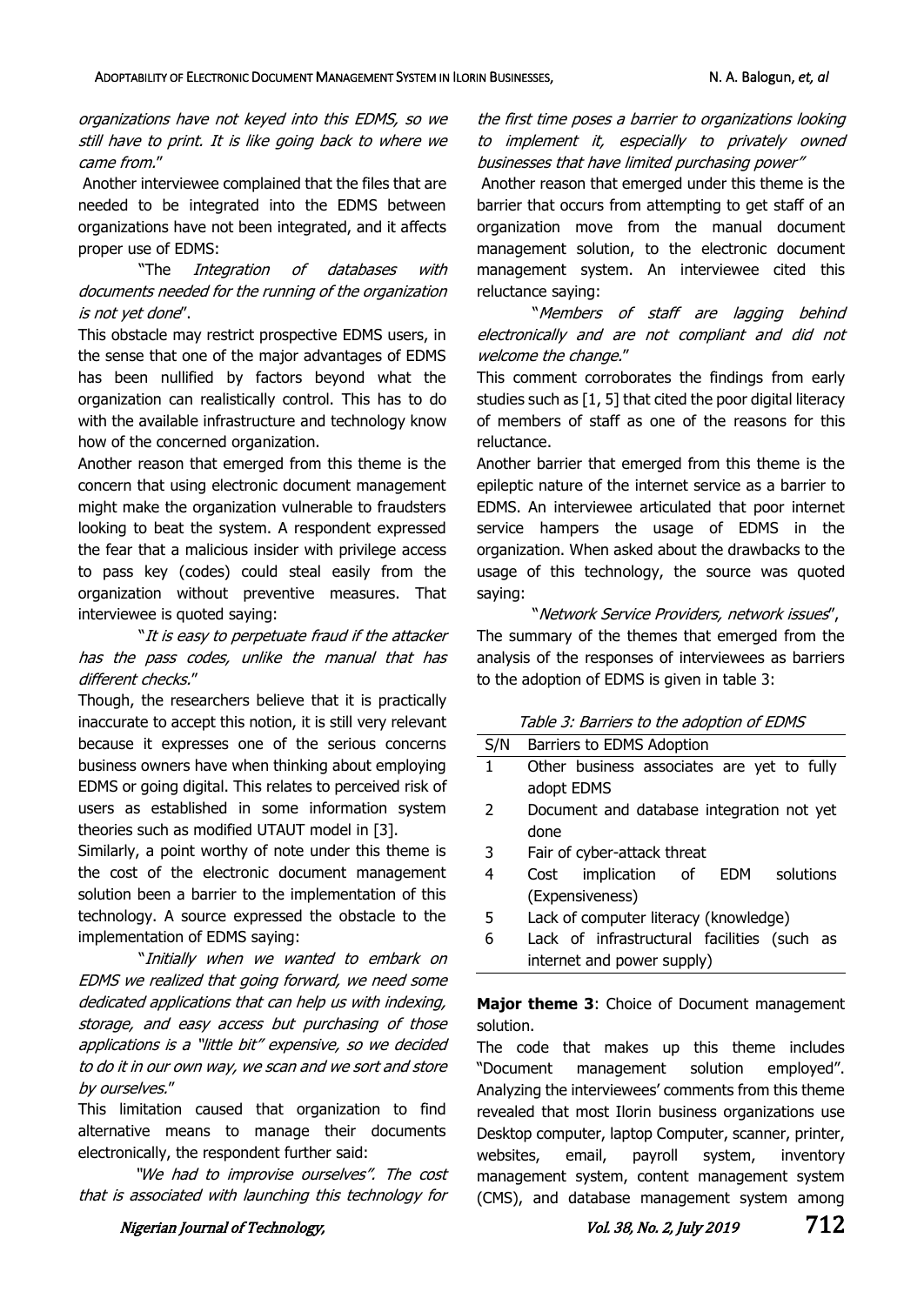others. The finding also shows that most organizations use both electronic and manual means to manage their documents. For instance, when asked about their document management choice, a respondent was quoted saying:

## "Both, but we use electronic most"

However, it is worth noting that businesses in Ilorin have not fully embraced EDMS in their day to day business activities, but looking forward to taking advantages of electronic document management system if some of the challenges are ameliorated. The codes that emerged from the third theme which indicates the major EDMS solutions employed by most of the Ilorin businesses are summarized in table 4 thus: Desktop computer, laptop Computer, scanner, printer, websites, email, payroll system, inventory management system, content management system (CMS), and database management system among others.

| Table 4: Ilorin Businesses EDMS Choice |  |  |  |
|----------------------------------------|--|--|--|
|----------------------------------------|--|--|--|

| S/N | Major EDMS Employs by Ilorin Businesses    |
|-----|--------------------------------------------|
| 1   | Desktop/Laptop computers                   |
| 2   | Scanner and Printer                        |
| 3   | Website, Social Networking Sites and Email |
|     | Services                                   |
| 4   | Payroll System                             |
| 5   | <b>Inventory Management System (IMS)</b>   |
| 6   | Content Management System (CMS)            |
|     | Database Management System (DBMS)          |
| 8   | Others                                     |
|     |                                            |

# **4.3 Mapping of results to Information Systems Theories**

In order to validate the outcome of this study, the emerged codes (reasons) for the adoption and nonadoption of EDMS are mapped or cross-tabulated against the external factors (reasons) that determine users' adoption of technology as established in three popular information systems theories such as Technology Acceptance Model (TAM) [10], Unified Theory of Acceptance and Use of Technology (UTAUT) [11], and Theory of Planned Behavior (TPB) [12]. This is aimed at verifying the outcome of the proposed interpretive method against the state-of-the-art frameworks for investigating or predicting user acceptance or adoption of a technology like EDMS.

Briefly, In technology Acceptance Model (TAM), it is postulated that technology acceptance by users

depends on some external factors such as perceived usefulness or benefits, perceived ease of use, attitude towards use and the intention to use [10]. In the Unified Theory of Acceptance and Use of Technology (UTAUT) framework as developed in [11] and modified in [3], it is assumed that the technology acceptance behavior of users depends on some external factors namely, performance expectancy, effort expectancy, social influence, facility condition, perceived value of record, perceived risk (under which we have, perceive risk, privacy risk, and overall risk). Theory of Planned Behavior (TPB) predicts the factors that determine the users' behavioral intention of using of a technology to include attitude, subjective norm, and perceived behavioral control [5, 12]. These highlighted factors in the three identified theories are cross tabulated against the factors that determine the adoption and non-adoption of EDMS as emerged from this study.

The mapping or cross tabulation in table 5 shows that search functionality is one of the reasons that determine the adoption of EDMS and can be mapped to user perceived ease of use in TAM or effort expectancy in UTAUT. The theme revealed that users believe adoption of EDMS will make their works faster and more efficient. Also, Security assurance, reliability, accessibility, and cost effectiveness of EDMS are other factors that emerged as reasons that make EDMS adoption an ideal solution. These factors can be mapped to perceived usefulness or Performance expectancy as found in TAM and UTAUT models [1, 3]. One of the reasons for non-adoption of EDMS by some organizations is as a result of the fact that other business organizations are not using it and thereby compelling them to revert to manual document management. This factor can be classified under societal influence as found in the UTAUT model. In addition, the non-integration of manual document with databases by various organizations as well as the epileptic power and internet services are also hampering the adoption of EDMS by some organization. These reasons can be categorized as facility condition of the organization as found in UTAUT framework.

Cyber-attack threat is another factor that affects the adoption of EDMS negatively. Some of the respondents believe that implementing EDMS may expose business data to attacks, with respect to the sophistication of cyber-attack nowadays.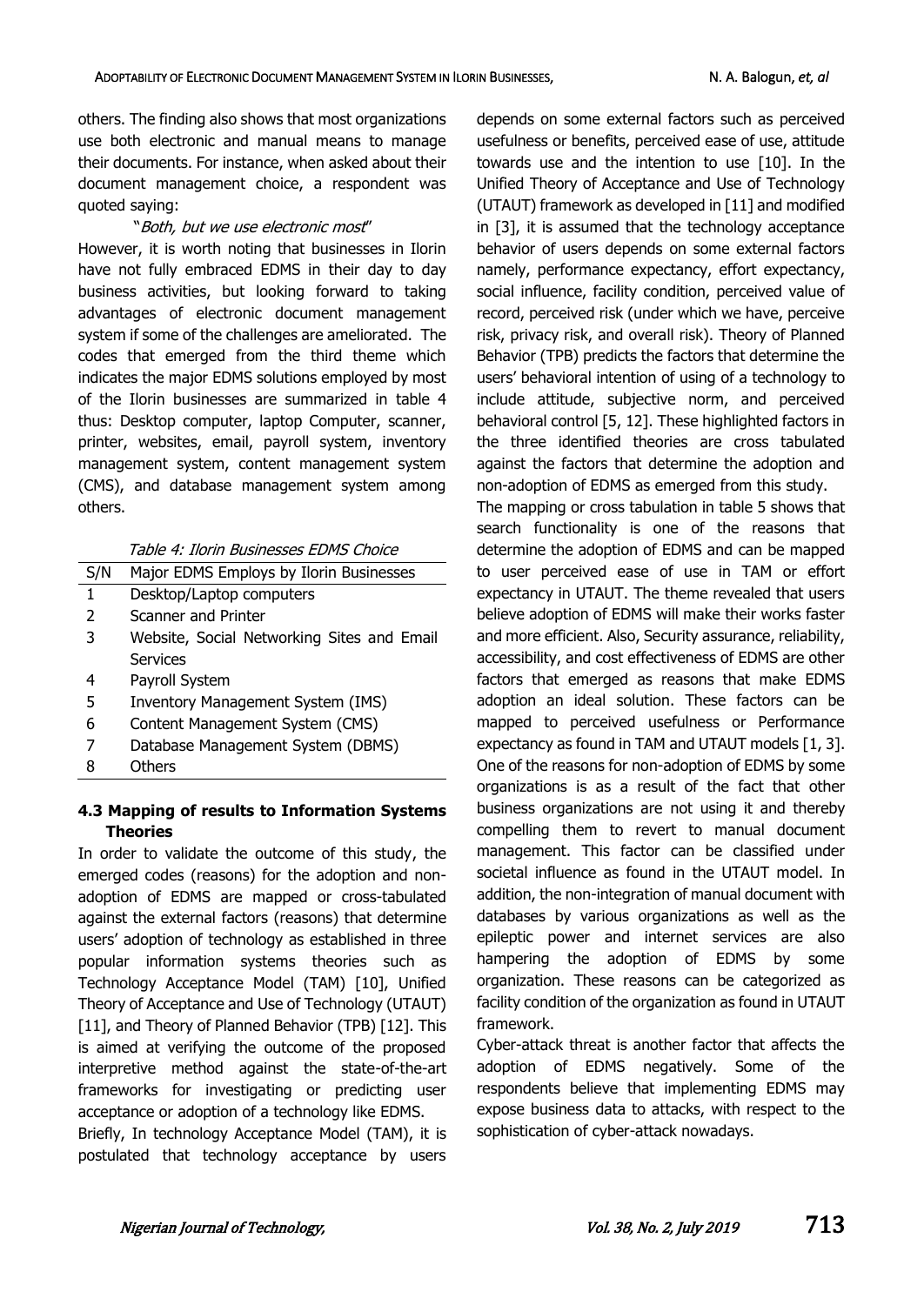| S/N            | Factors (themes) from Research<br>Analysis                                   | External Factors from Information Systems<br>Theories/ Models | Adoptability<br>Category |
|----------------|------------------------------------------------------------------------------|---------------------------------------------------------------|--------------------------|
| 1              | Search functionality                                                         | Perceived ease of use/Effort expectancy                       |                          |
| 2              | <b>Security Assurance</b>                                                    | Perceived usefulness/Performance expectancy                   |                          |
| 3              | Reliability                                                                  | Perceived usefulness / Performance expectancy                 | Adoption                 |
| 4              | Accessibility                                                                | Perceived usefulness / Performance expectancy                 |                          |
| 5              | Cost effectiveness                                                           | Perceived usefulness/Performance expectancy                   |                          |
| 6              | Other business associates are<br>yet to fully adopt EDMS                     | Societal Influence (SI)                                       |                          |
| $\overline{7}$ | Document<br>and<br>database<br>integration not yet done                      | <b>Facility Condition</b>                                     |                          |
| 8              | Cyber attack threat                                                          | Perceived Risk (privacy Risk)                                 |                          |
| 9              | implication<br>of<br>EDM<br>Cost<br>solutions (Expensiveness)                | Perceived Risk (financial Risk)                               | Non-adoption             |
| 10             | 0f<br>Lack<br>computer<br>literacy<br>(knowledge)                            | Training                                                      |                          |
| 11             | Lack of infrastructural facilities<br>(such as internet and power<br>supply) | <b>Facility Condition</b>                                     |                          |

Table 5: Mapping of EDMS users' responses to Information System Adoptability factors

We can relate this factor to perceived risk with emphasis on privacy risk as in the modified UTAUT model [3]. Similarly, the cost implication of some EDMS makes adoption of electronic document management system difficult for some organizations to afford. This can also be mapped to perceived risk with an emphasis on financial risk.

Finally, the Computer literacy of users also determines the adoptability of the system. It was revealed that, users with no computer skills do not want the EDMS implemented in their organizations.

## **5. DISCUSSION OF FINDINGS**

This study found "search functionality" as the central theme that determines the reason for the adoption of electronic document management system in Ilorin businesses. This indicates that effective search functionality is cogent in making the choice of the preferred document management solution. Other important reasons are "business data safety" and "reliability of the system". The ability of the system to providing needed services to users anywhere, at any time. The reason for adopting electronic document management may not be related to an inherent quality of the electronic document managements system alone, but due to the flaws in the manual document management system.

In contrast, one of the prevailing reasons behind nonadoption of EDMS in Ilorin businesses as revealed is the fact that many organizations are still transacting business manually. By not employing document management solutions forces other businesses that are desirous of using electronic document management revert back to manual processes like printing and dealing with papers when having to communicate with other organizations.

The perceived vulnerability in the electronic devices or system is another drawback to the use of EDMS according to the sample population. The fair of malicious insiders with pass keys and intrusion from the hackers (mostly from outside) are serious threat that concern the users. In addition, the cost that associates with the launching of the EDMS for the first time as well as the digital literacy level of most organization staff members remains a cogent reason that resists full adoption of EDMS solution.

Though, the deployment of both electronic and manual document management by organizations signaling slow adoption, it is an indication that the organizations will surely move from the cumbersome and expensive manual document management to the electronic system in a matter of time. The Ilorin business sphere has not fully embraced the software package that contains the full-fledged EDMS due to its cost, but is coming up with innovative ways to do the same. The reasons associated with the non-adoption of EDMS technology do not naturally stem from the EDMS itself, but its application and implementation in our own business sphere.

Electronic Document Management System within Ilorin metropolis businesses is still in its infancy, has teething problems which will soon be overcome as the technology becomes popular in the business sphere. For this reason, the barriers associated with the non